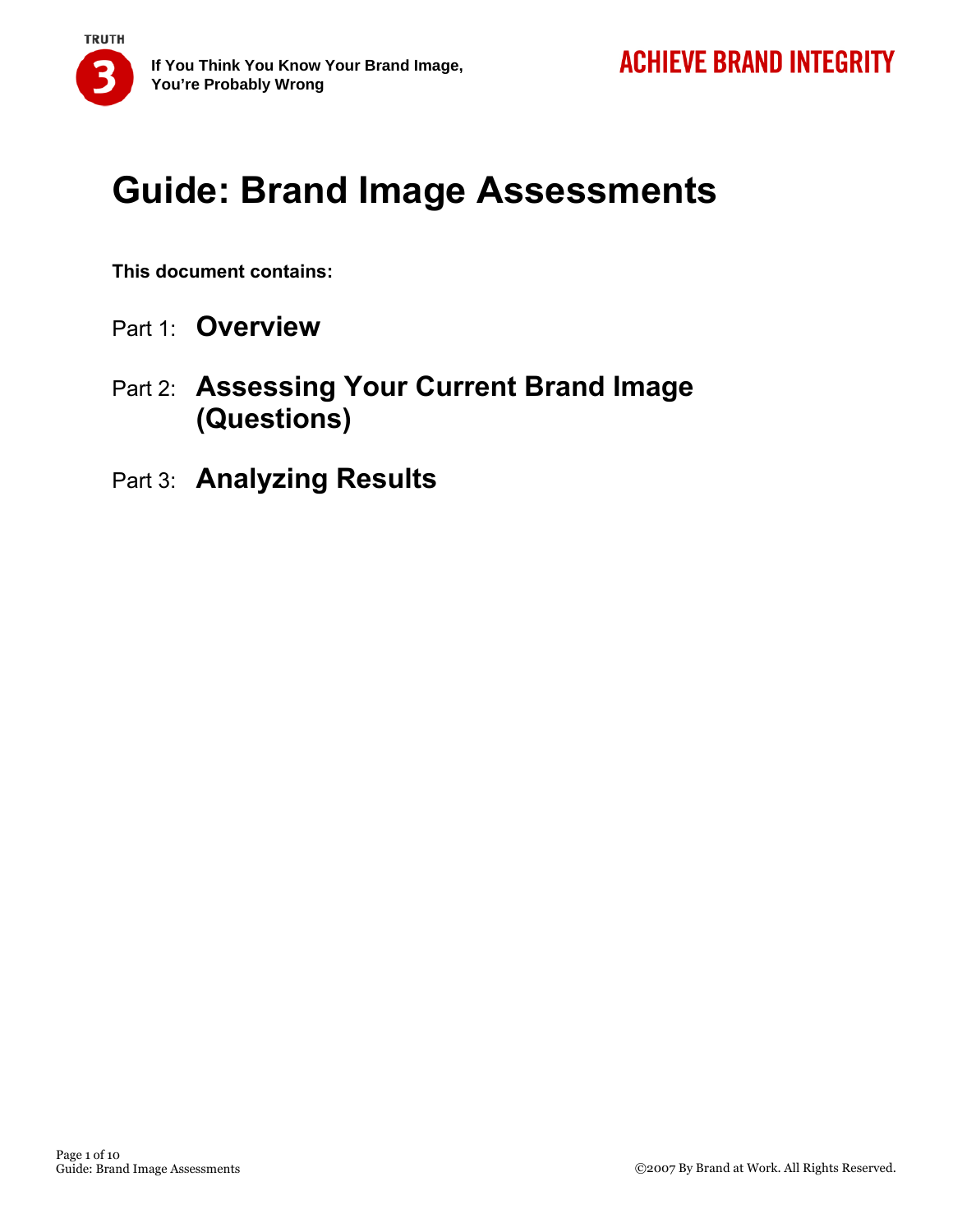

# **ACHIEVE BRAND INTEGRITY**

#### **Consent to Terms**

Your use of the Guide to Brand Image Assessments ("Guide") is subject to these Terms of Use ("Terms"). Please read them carefully. By using this Guide, you agree to be bound by these Terms. If you do not agree with, or cannot abide by these Terms, please do not make any use of this Guide. These Terms may be modified at any time at our discretion by posting the modified Terms on the Brand Integrity Web site. Use after any posting will constitute your agreement to abide by the modified Terms.

#### **Copyrights**

The content of this Guide is protected by U.S. and international copyright laws. You may not use, reproduce, distribute, transmit, or display any copyrighted material unless it is within the Terms. Derivative works may not be made. You may download, print, and copy the Guide for your personal (including intra-company), non-commercial use only, provided that you include all copyright and other notices contained in the Guide and that you do not modify the Guide. Any other use of the Guide is expressly prohibited.

#### **Disclaimer**

This Guide is provided on an "as is" and "as available" basis, without any warranties of any kind, either express or implied, including warranties of title or implied warranties of merchantability or fitness for a particular purpose. No warranties are made regarding any results that may be obtained from use of the Guide.

#### **Limitation of Liability**

In no event will Gregg Lederman, Brand at Work, or any of its employees or agents be liable for any indirect, consequential, special, incidental, or punitive damages, arising out of the use or inability to use this Guide or any results obtained from the use of this Guide.

#### **Miscellaneous**

These Terms represent the entire understanding of the parties regarding the use of this Guide and supersede any previous documents, correspondence, conversations, or other oral or written understanding related to these Terms. These Terms shall be governed by and construed under the laws of the State of New York without regard to its choice of law, rules, and where applicable, the laws of the United States. To the extent permissible by law, any disputes under these Terms or relating to the Guide shall be litigated in the District Court in and for the District of New York, and you hereby consent to personal jurisdiction and venue in the District of New York. A modification or waiver of a part of these Terms shall not constitute a waiver or modification of any other portion of the Terms. If for any reason any provision of these Terms is found unenforceable, that provision will be enforced to the maximum extent permissible, and the remainder of the Terms will continue in full force and effect.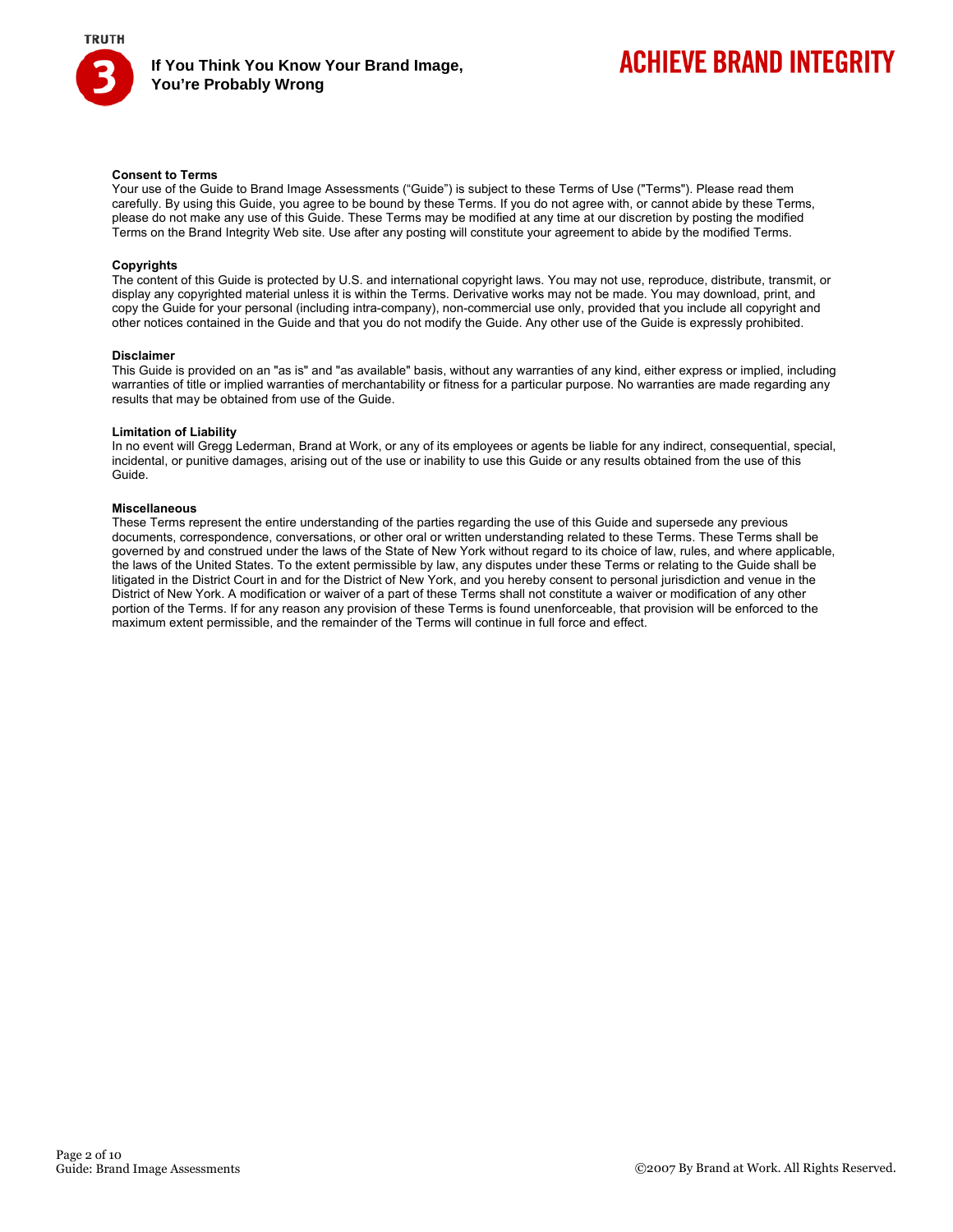# **Guide: Brand Image Assessments**

### Part 1: **Overview**

**TRUTH** 

To fully assess your company's current brand image, it is necessary to investigate perceptions with employees and customers. The purpose of the employee brand image assessment is to uncover the current brand image of your company as it stands in the minds of employees. This will allow you to begin understanding the beliefs and behaviors that influence the work culture and customer experience.

The purpose of the customer brand image assessment is to uncover the current brand image of your company as it stands in the minds of customers. This will allow you to begin understanding the perceptions that influence ongoing loyalty, as well as new sales.

Conducting both an employee and customer brand image assessment will also afford you the opportunity to uncover gaps that may exist between what employees *think* customers are experiencing and what customers are *actually* experiencing. This lets you see any areas your company needs to focus on in order to deliver a consistent, positive experience for customers and for employees.

Following these guidelines to conduct employee and customer brand image assessments:

- 1. Create overlap in some of the questions in order to determine any gaps that may exist.
- 2. Ask the same type of question several different ways to check for consistency in responses.
- 3. The employee assessment **must** be confidential in order to ensure accurate feedback; however, you can give customers the option of attribution, which would allow you to seek testimonials and positive quotes from customers.
- 4. The employee assessment should have 15 to 18 questions to provide a snapshot of your company's perceived brand image in the minds of employees. It is most efficient to use an online survey tool to track responses and conduct the assessment (e.g., www.surveymonkey.com).
- 5. The customer assessment should have 10 to 12 questions and can be face-to-face or telephone-based interviews.

Focus on these primary areas when asking questions and analyzing responses:

- 1. **Attributes and associations:** Uncover themes based on descriptions by respondents to describe the organization, its people, and products and/or services.
- 2. **Competitive strengths:** Gain perspective on meaningful benefits delivered to customers, points of difference, and points of parity when compared to competitive offerings.
- 3. **Concerns and weaknesses:** Raise awareness of concerns that have an impact on product/service delivery, employee morale and productivity, customer loyalty, and new sales.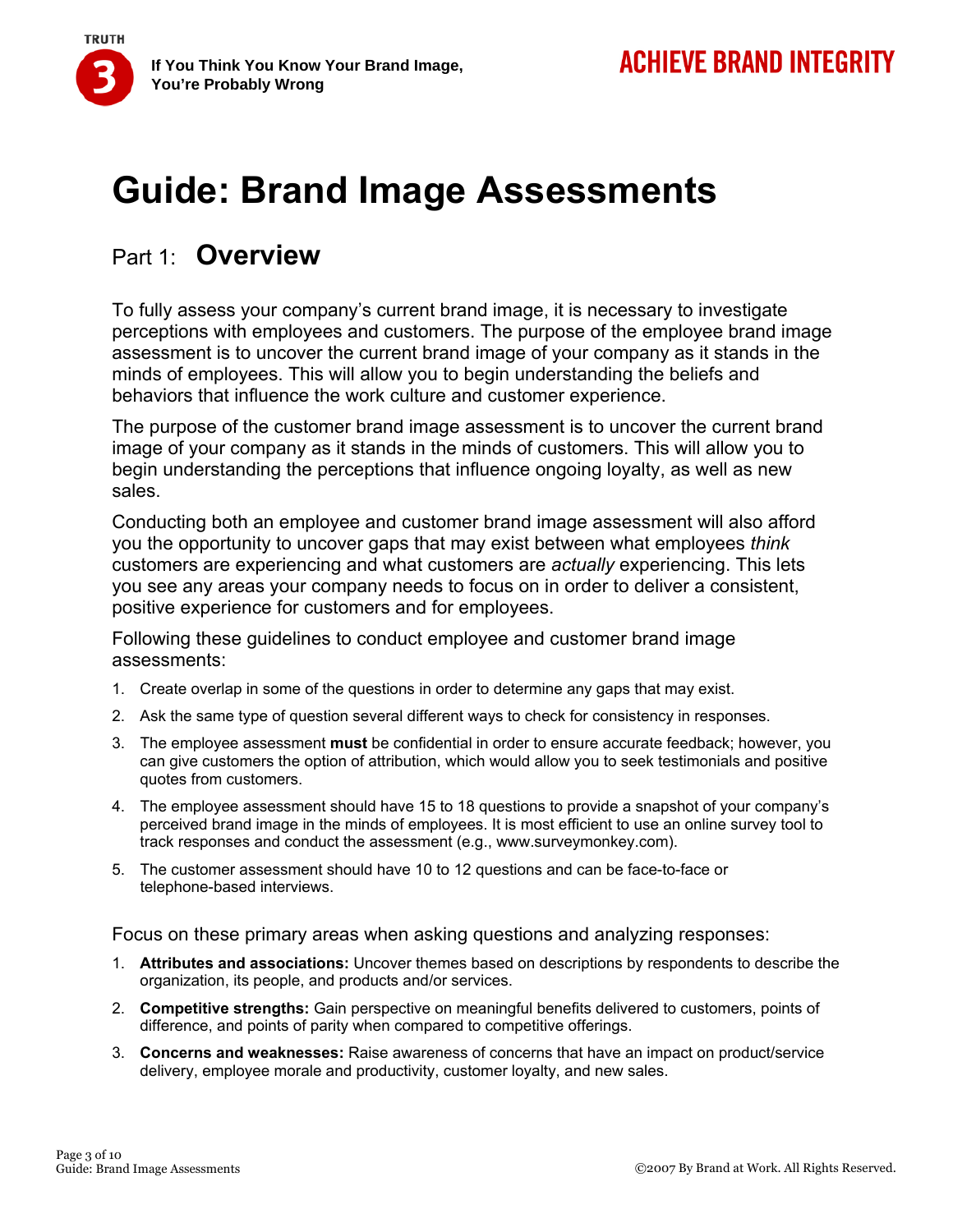

4. **Work culture:** Gain feedback on what it is like to work for your company based on the behaviors employees demonstrate and the performance standards they are asked to meet. The customer analysis questions should focus on the experience of doing business with your company as a result of employee behaviors and operational processes.

If necessary, probe on secondary areas including:

- 5. **Vision for the future:** Understand if employees are aligned on future company goals and aspirations. Uncover discrepancies in the beliefs about future growth, while gaining perspective on the level of passion/emotional connection to the company among employees.
- 6. **Target audience insights:** Gather ideas from specific target segments or customers and uncover potential hidden opportunities for growth.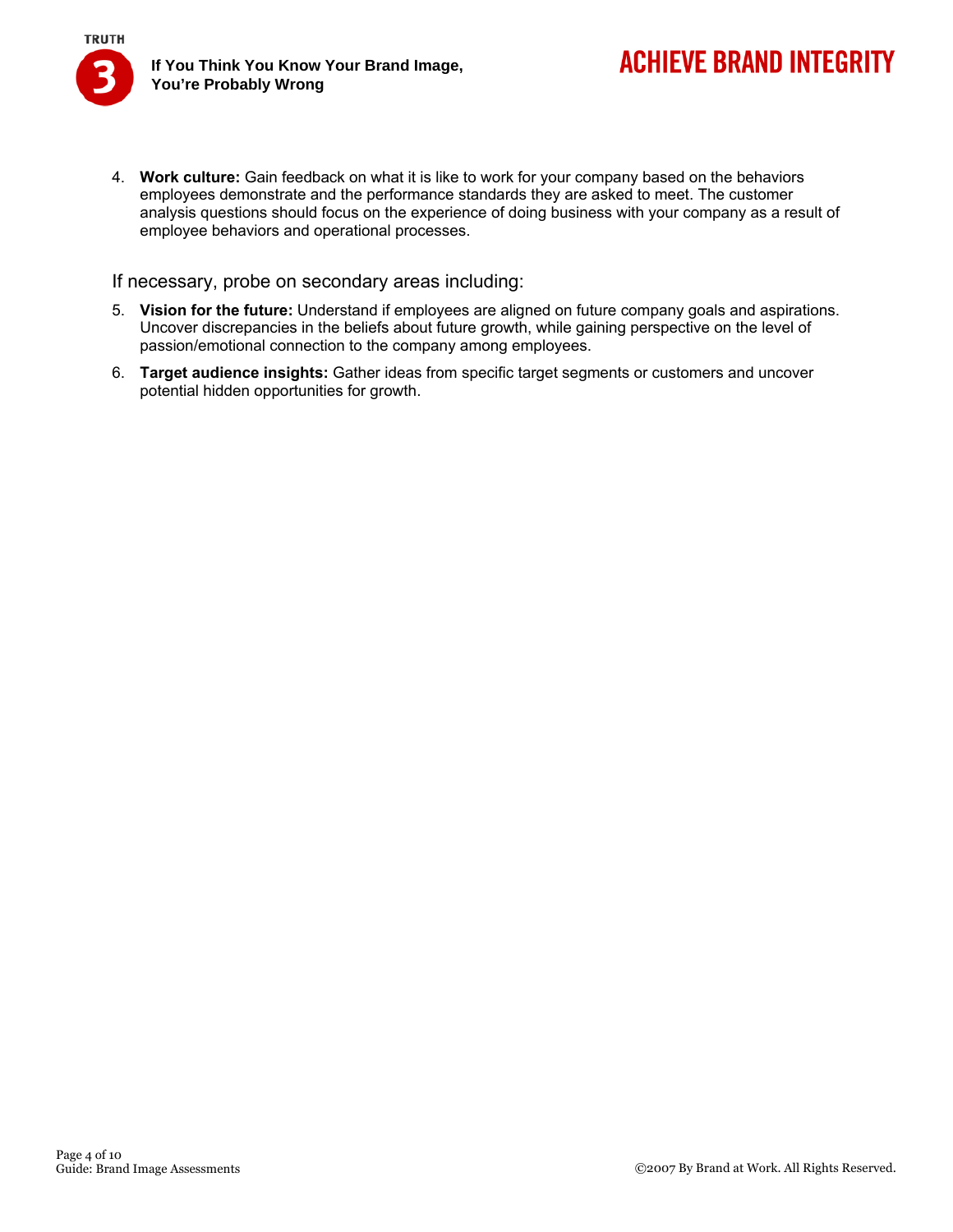**TRUTH** 

# **Guide: Brand Image Assessments**

## Part 2: **Assessing Your Current Brand Image (Questions)**

Below is a list of potential questions that can be used to assess employee and customer perceptions. Pick two to four questions from each section. Choose questions that you believe will provide the most valuable insights about your company.

### *Note: Insert your company name in the field labeled [COMPANY]. Employeespecific questions are in Red; customer-specific questions are in Blue.*

### **Attributes and associations**

- 1. When you think of [COMPANY], what is the first word that comes to your mind?
- 2. How might your opinion about [COMPANY] differ from other employees?
- 3. If you were to describe [COMPANY] to someone who doesn't know anything about the company, what would you say?
- 4. How might [COMPANY] be perceived differently by [CUSTOMER TYPE A] compared with [CUSTOMER TYPE B]?
- 5. Using only two or three words, capture the essence of [COMPANY].
- 6. What do you often hear other employees say about [COMPANY]? *(Please capture your thoughts, regardless of whether they are positive or negative.)*
- 7. Based on the experience customers have with [COMPANY], what do you think is **one word** customers would think of when describing the company?
- 8. What is **one word** that comes to mind when you think of [COMPANY]?

### **Competitive strengths**

### **Meaningful benefits**

- 9. What are the three main reasons why you like to do business with [COMPANY]?
- 10. What do you think are the three main reasons why customers like doing business with [COMPANY]?
- 11. If [COMPANY]'s employees were to receive an award from customers, what would it recognize?
- 12. What makes customers rave about [COMPANY]?
- 13. If you were to give [COMPANY]'s employees an award, what benefit would it recognize?

### **Points of difference and/or points of parity**

- 14. What makes [COMPANY] unique or different compared to other companies in the industry? *(Please capture your thoughts, regardless of whether they are positive or negative.)*
- 15. Since you have been a customer of [COMPANY], was there anything [COMPANY] did (or does) that was more than you expected?
- 16. If [COMPANY] ceased to exist, what would you miss most and why?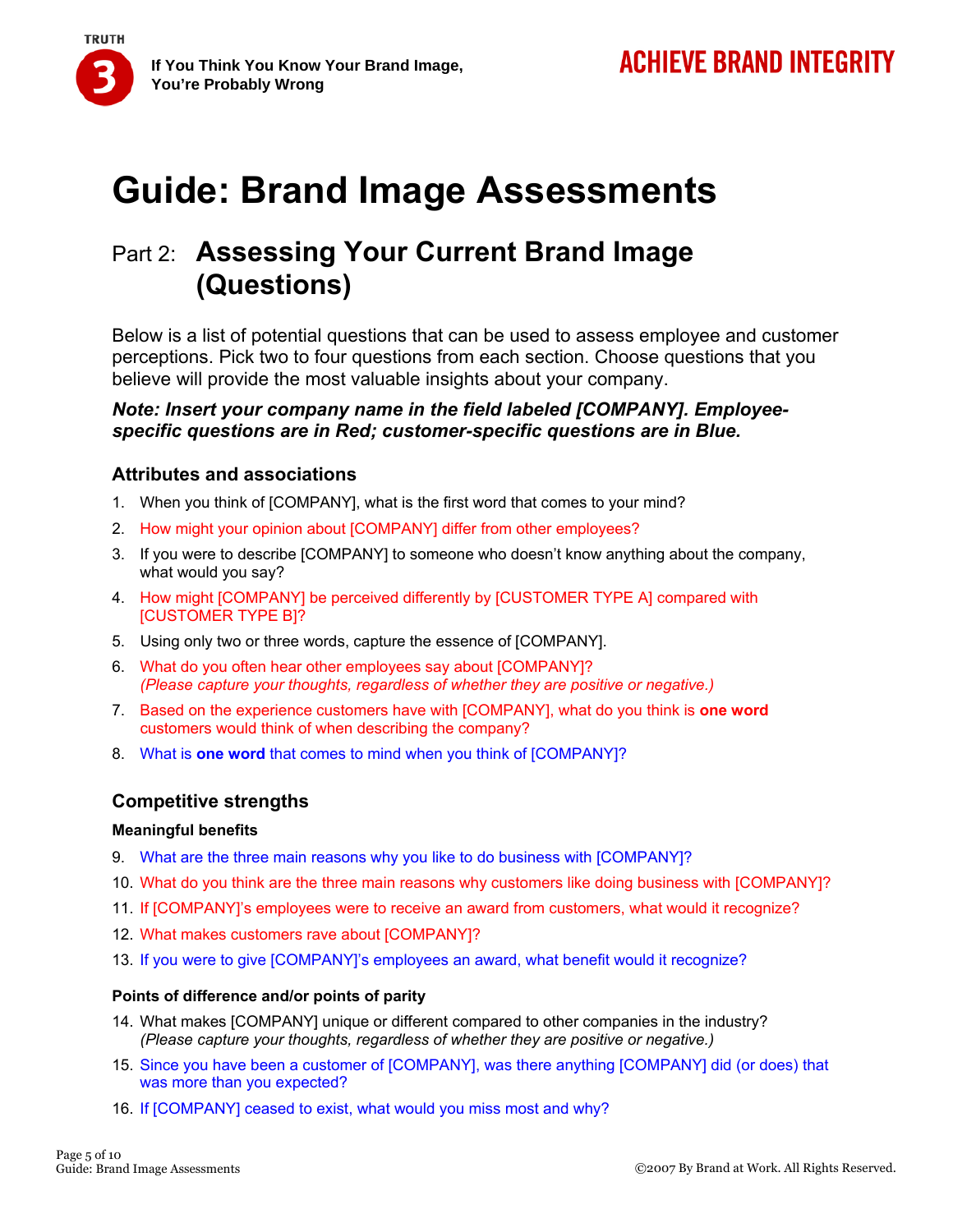

**If You Think You Know Your Brand Image, You're Probably Wrong** 

## **ACHIEVE BRAND INTEGRITY**

- 17. What do others in the industry do that [COMPANY] would never do?
- 18. What does [COMPANY] do that others in the industry would never do?
- 19. If customers no longer had access to [COMPANY], what do you think they would miss most?
- 20. Using a scale from 1 to 10, where 1 equals Highly Unlikely, 5 equals Neutral, and 10 equals Highly Likely, how likely is it that you would recommend [COMPANY] to a friend or colleague?

### **Concerns and weaknesses**

- 21. What is the biggest concern you have about [COMPANY]?
- 22. What is the biggest concern you think customers have about [COMPANY]?
- 23. Using a scale of 1 to 10, where 1 equals Very Poor, 5 equals Neutral, and 10 equals Outstanding, how do you think customers would rate their experience working with [COMPANY]? Why do you think they would give that rating?
- 24. Using a scale of 1 to 10, where 1 equals Very Poor, 5 equals Neutral, and 10 equals Outstanding, how would you rate your experience working with [COMPANY]? Why did you give that rating?
- 25. If you could change one thing about [COMPANY], what would it be and what is the main reason that one thing needs to be changed?
- 26. What are the three most frequent complaints you hear about [COMPANY] from employees? *(Please capture your thoughts, regardless of whether they are positive or negative.)*
- 27. What are the three most frequent complaints you hear about [COMPANY] from customers?

### **Work culture**

- 28. Using a scale of 1 to 10, where 1 equals Very Poor, 5 equals Neutral, and 10 equals Outstanding, how would you rate [COMPANY] as a place to work? Why did you give that rating?
- 29. What behaviors do employees demonstrate consistently for customers that help create a loyal relationship with them?
- 30. If you were to describe [COMPANY] as an animal, what animal would you choose and why?
- 31. True or False: Employees feel good about work for [COMPANY] and are motivated and inspired to do great work?
- 32. True or False: [COMPANY] has a performance-based work culture that recognizes good performance and holds employees accountable for results?
- 33. True or False: Employees clearly understand their role within the company and the impact they have on helping the organization achieve business goals and objectives?
- 34. True or False: Employees understand [COMPANY]'s "vision for success" (the big picture), and trust leadership to get the company there?

### **Vision for the future**

35. What is your vision or dream for [COMPANY]? What would you like it to become well into the future?

### **Target audience insights**

- 36. Who is not using [COMPANY]'s products and services that you wish would use the most?
- 37. Describe the ideal [COMPANY] customer. *(Please describe the ideal customer's personality and key attributes.)*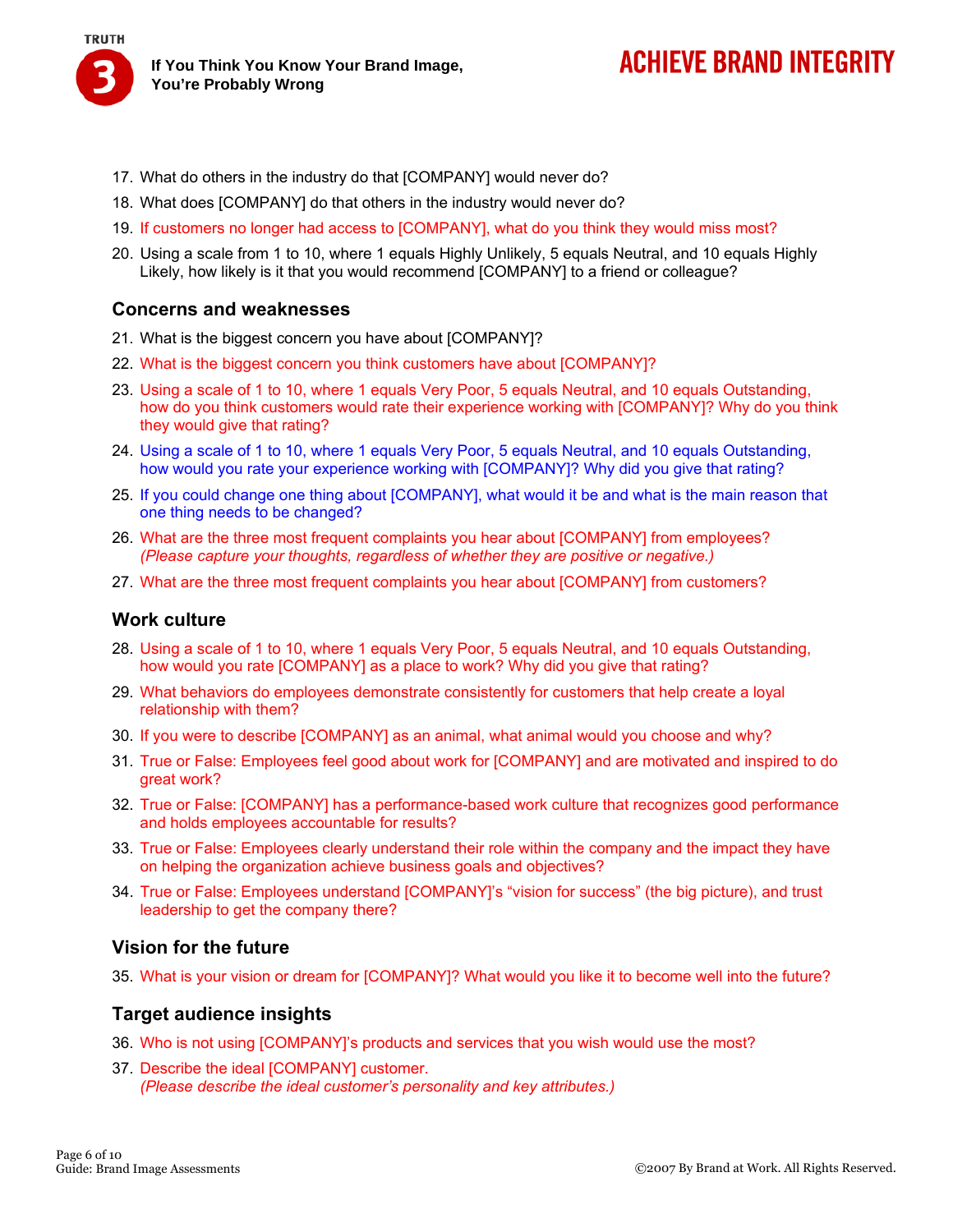**TRUTH** 

# **Guide: Brand Image Assessments**

## Part 3: **Analyzing Results**

Once you have collected and consolidated all the data from the employee and customer brand image assessments, you can explore the results to gain a more thorough understanding of how customers and employees currently perceive your brand. Use the following notes, thought-provoking questions, and explanations as stimulus to get you started in analyzing responses. While the purpose of these notes is to assist you in gathering and exploring insights, it is highly recommended that you engage the services of a skilled researcher to effectively analyze all input.

### **Attributes and associations**

- 1. Look for functional responses versus emotional responses. There is potential for some of these responses to detail benefits.
	- Functional response: Based on service or product usage, these are difficult to differentiate with and easily copied by competitors.
	- Emotional response: Based on the experience of working with the company, these evoke feelings of confidence and trust.
	- A perfect response would combine a functional description, along with a client benefit and a strong emotional component.
- 2. Make note of any associations with respect to your company's brand as a person, an organization, a product/service, or as a heritage/pedigree.
	- Note words and concepts mentioned that could provide a platform and opportunity for your company to differentiate itself.
- 3. How much diversity appears in the responses?
	- Look for strong themes in identical or similar responses.
	- Note the number of unique responses to demonstrate "strength in numbers."
	- Categorize any distinct differences in responses.
- 4. Watch for responses that indicate things that would be considered price-to-entry in your industry.<sup>1</sup>
- 5. How well do employees know the experiences your company delivers?
	- You can confirm positive or negative experiences customers and/or employees might have had.
	- You can find out what experiences employees think customers want that are not currently being delivered.
- 6. Do employees understand who you are, what you do, and why it matters?
	- Look for a shared vision among employees in regards to your company's values, beliefs, and benefits delivered.

 $1$  Price-to-entry = anything that a company needs to have in order to successfully compete in its industry.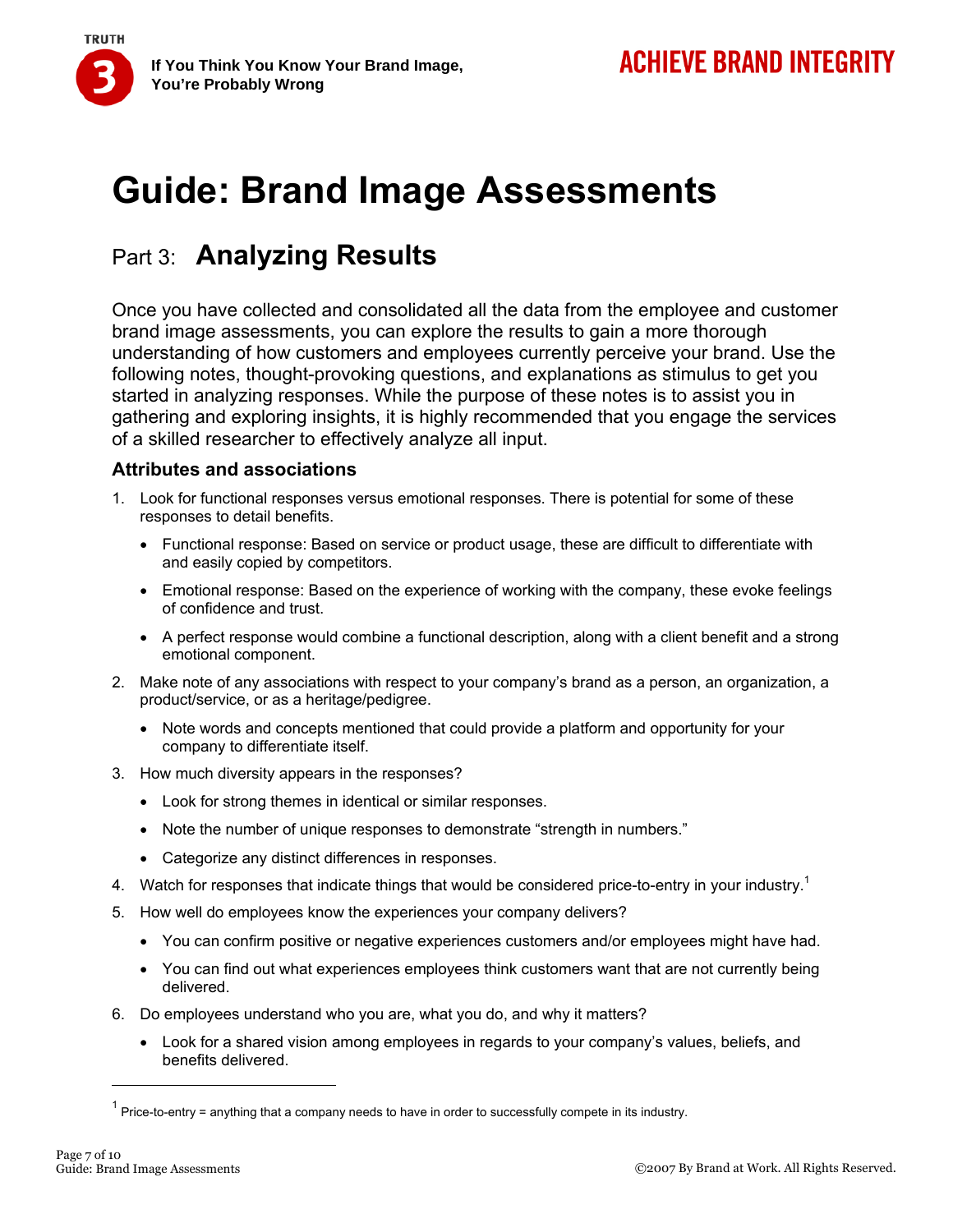**ACHIEVE BRAND INTEGRITY** 

• It is critical that employees become educated on (and know the importance of) how to describe your company in a way that is relevant to customers and key stakeholders. If it is not defined for employees, they will naturally describe your company in a way they are most comfortable with instead of in a way that benefits the company and is relevant to the audience they are talking to.

### **Competitive strengths**

- 7. Look for consensus (or lack thereof) on core benefits. You can see how well employees actually understand target customers and the benefits/values customers are seeking.
- 8. How well are your employees able to articulate the things that make your company different from the competition; the key benefits and/or specific values delivered to customers?
	- Are they communicated in a way that is meaningful and relevant to the specific audience?
	- Are the responses experiential? Do the benefits stated lead to positive experiences for customers?
		- > How can your company make the delivery of the benefits more experiential? How will your company control the experience to ensure the consistent execution and delivery of these benefits?
- 9. How inclined are your employees to market your company?
	- Look for function, emotional, self-expressive, and aspirational benefits; benefits beyond low price.
- 10. Is there consistency in responses?
	- The diversity of responses may have an impact on the consistency in communications to target customers.
	- Note the number of different types of benefits communicated and determine which are the most meaningful with respect to the desired outcomes of specific target audiences.
- 11. How well can employees communicate the difference between your offerings and those of your competition?
	- How knowledgeable are your employees about the competition?
	- If employees don't know anything about the competition, how can they know what makes your company unique in comparison?
- 12. Look for responses containing insight into a potential competitive advantage; comments indicating a point of difference your company can deliver through its people, products, and/or services.
	- Defining these points of difference with behaviors and experiences will build a strong differentiation platform for your company. It is easy for the competition to copy the functional aspects and messages of your company, but it is close to impossible for them to copy your people and processes.
- 13. Watch out for points of parity that employees falsely believe are unique to your company.
- 14. Keep on the lookout for anything employees may be missing that should be important considering your industry and competitive environment.

### **Concerns and weaknesses**

15. Look for consistency in responses with respect to concerns employees and customers have about the company.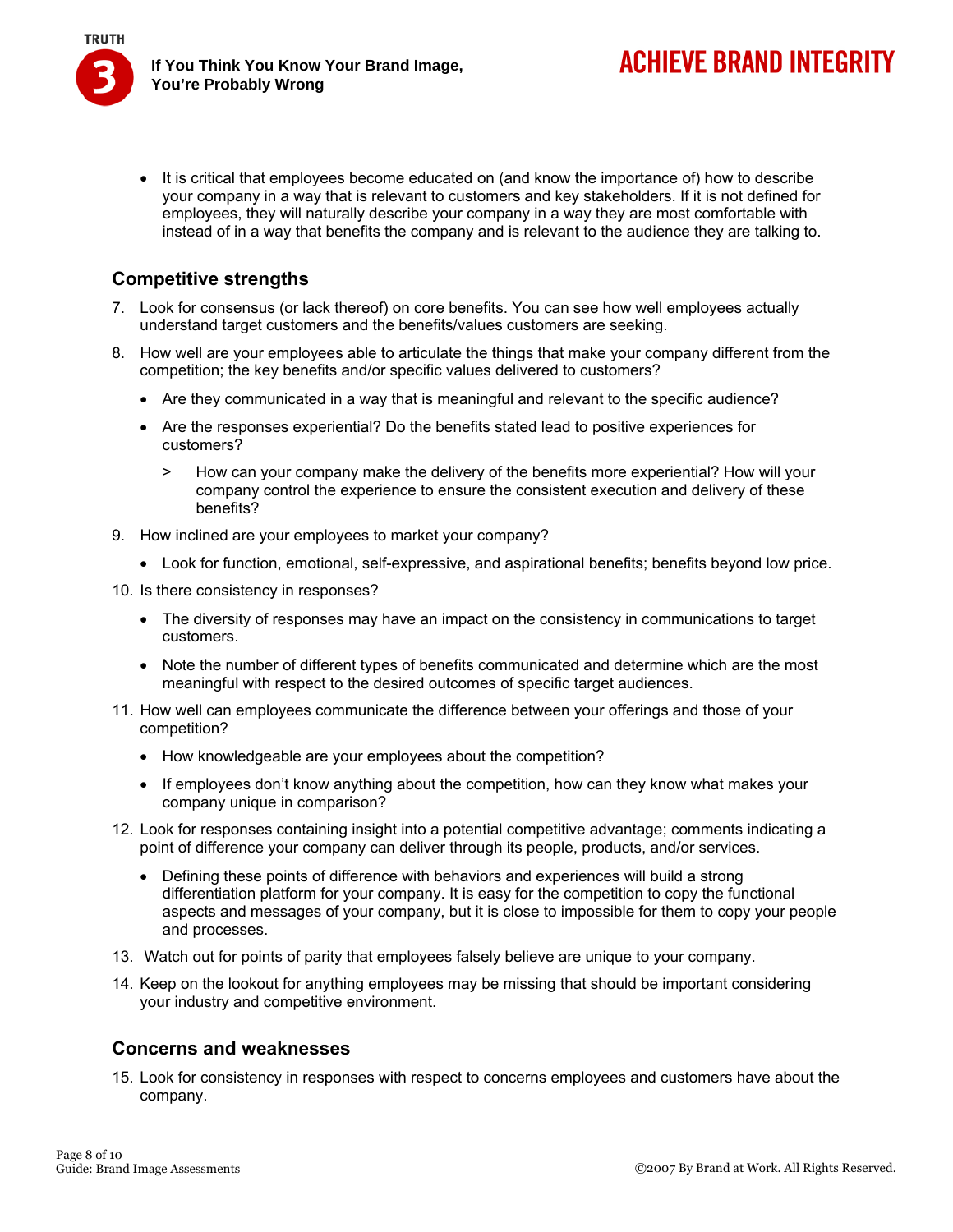

- Categorize concerns as the most important to address with the brand strategy and those to be fixed or optimally worked around.
	- > Try to segment responses into three categories: the good, the bad, and the ugly.
- Concerns shared by employees are very often related to the specific environment/role they operate in within the company. When asked this question, employees in companies with strong brands and cultures typically respond with concerns about the entire organization rather than a personal concern about their own situation. This is a result of the strong emotional connection they have to their company. Once a brand strategy is in place, it will play a critical role in helping alleviate and mitigate some employees' personal concerns because organizational clarity will be reached.
- 16. Make note of any indication of the need to talk further with customers to better understand their concerns.
- 17. Do employees know what desired outcomes your target audiences are looking to achieve?
- 18. Do employees understand the company's high-level strategy and growth objectives?

### **Work culture**

19. Things to note:

- Strong emotional connections between employees and the company.
- Opinions that reinforce concerns mentioned.
- Strengths and weaknesses of the current work culture.
- 20. How capable are your employees at generating awareness and interest?
- 21. These questions will help you to better understand the beliefs employees hold, which have an impact on their attitude and behaviors.
- 22. Can employees describe behaviors that have a direct impact on the delivery of the benefits customers are seeking?
	- Do employees understand the desired outcomes of customers?
	- Do employees understand what a behavior is as it relates to their job, as opposed to simply restating a benefit?
	- Are the behaviors described ones that deliver meaningful benefits, thus leading to positive experiences for customers?
- 23. Do your employees know what good work looks like?
- 24. Do your employees feel they are recognized and appreciated for doing good work?
- 25. Are there signs of accountability being enforced and appreciated?
	- Does your company lack discipline in HR practices?

Since work culture can be complex and lead to diverse sets of values and behaviors throughout the company, the development of a brand strategy plays a critical role in the future development and improvement of the culture. The company brand can be used to guide interactions among employees and leadership and serve as the link to sustaining the work culture.